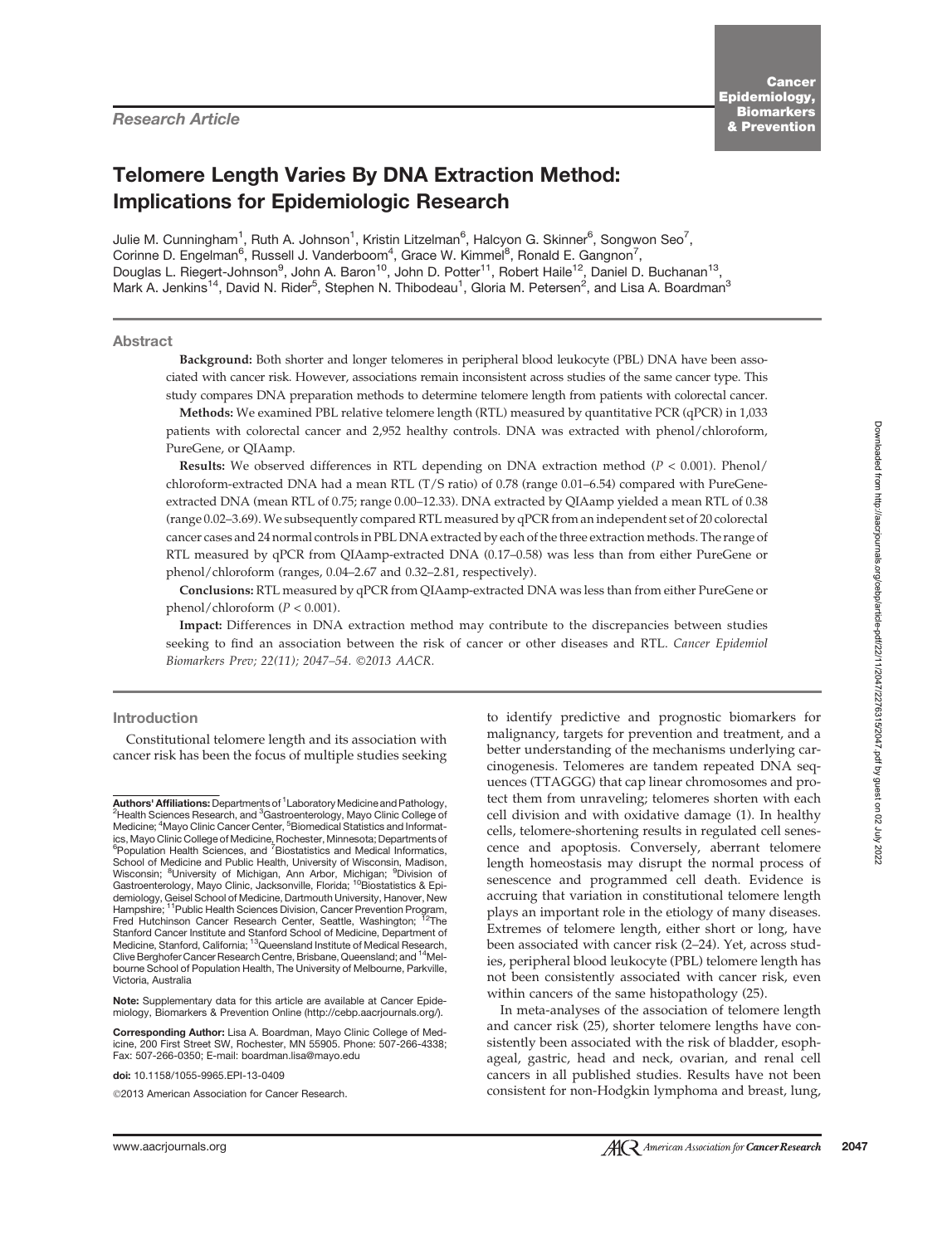and colorectal cancers. Differences in telomere measurement methods, interlaboratory variation, and influences of DNA extraction and storage procedures were identified as potential sources underlying inconsistent results (25).

The most frequently used technique to determine telomere length in cancer-risk association studies is quantitative PCR (qPCR), which measures the canonical region of the telomeres, the same region measured by the less common quantitative FISH (Q-FISH). In contrast, Southern blot analysis measurement includes the noncanonical (subtelomeric) portion of the telomeres. Reproducibility in reported studies remains an issue (26), although interassay variation (coefficient of variance, CV) may be improved with good quality control (27). Interassay variability for Q-FISH has been reported to be more than 5% (28), more than 6% for qPCR, and more than 2% for Southern blot analysis (26). Unlike Q-FISH, qPCR and Southern blot analysis require DNA extraction. PBL DNA is often extracted for using one of three methods: a column method, salting-out of the DNA or organic extraction with phenol/chloroform.

In our case–control study, assessing the association between PBL telomere length and the presence of colorectal cancer, we observed that relative telomere length (RTL) measured by qPCR was shorter in samples from two of six centers that comprise the Colon Cancer Cooperative Family Registry (Colon CFR) than for samples from the other four centers. Because each of the centers had used one or two of three different DNA extraction methods, we sought to determine, whether the DNA extraction methods might be driving the differences in the telomere lengths in both our cases and healthy controls.

## Materials and Methods

## Study population

All cases and controls were collected through Institutional Review Board (IRB)–approved protocols. The use of these specimens for this study was approved by the Mayo Clinic, IRB (Rochester, MN).

Colorectal cancer cases. Colorectal cancer cases were selected from two prospective collections. The Biobank for Gastrointestinal Health Research (BGHR) is an ongoing IRB-approved collection of biospecimens from participants with normal colonoscopic examinations, colon polyps or colorectal cancer seen at Mayo Clinic, from the year 2000 to the present. The second group of cases originated from the Colon CFR, an international consortium of six centers in North America and Australia described in more detail by Newcomb and colleagues (29). This collaborative resource collected colorectal cancer cases from family clinics; population-based sampling from incident cases of colorectal cancer; and populationbased recruitment of patients with younger age of cancer onset (29). Overall, there were 1,033 cases available for telomere length assessment from two sources: BGHR ( $n =$  $243$ ; mean age  $\pm$  SD =  $46.74 \pm 8.73$ ; 54% male); and Colon CFR (*n* = 790; mean age  $\pm$  SD = 51.13  $\pm$  8.05; 50% male).

Controls. Controls were collected from the (i) BGHR; (ii) Colon CFR; (iii) Mayo Clinic Biobank; and (iv) Mayo Clinic SPORE in Pancreatic Cancer (MCCSPC). Controls from the BGHR are consented subjects with normal colonoscopies and no prior polyp or cancer history and those from the Colon CFR are nonblood relative and/or spousal controls. Initiated in 2009, the Mayo Clinic Biobank controls are subjects fromOlmsted County,MN, found to be healthy during a medical examination in the Department of Medicine divisions of Community Internal Medicine, Family Medicine and General Internal Medicine. A total of 962 healthy Caucasian controls recruited through the MCCSPC were from a Mayo Clinic–based control sample of patients with primary care having routine check-up visits (general medical exam) between May 1, 2004 and August 31, 2006.

All control subjects were consented for recruitment into one of these registries; registry participation included collection of peripheral blood samples, and/or tissue samples, and/or completion of a self-administered clinical and family history questionnaire and food-frequency questionnaire. Controls had no previous diagnosis of cancer (except possibly nonmelanoma skin cancer) at the time of enrollment. Control subjects with a family history of Lynch Syndrome, FAP, Peutz-Jeghers syndrome, or Juvenile polyposis were excluded.

Overall, 2,952 controls were available for telomere length assessment from the four sources: BGHR ( $n =$  $56$ ; mean age  $\pm$  SD = 57.14  $\pm$  2.73; 34% male); Colon CFR  $(n = 1,400;$  mean age  $\pm$  SD = 50.85  $\pm$  8.18; 47% male); Mayo Biobank (*n* = 534; mean age  $\pm$  SD = 49.22  $\pm$  8.84; 58% male); and MCCSPC ( $n = 962$ ; mean age  $\pm$  SD = 66.37  $\pm$ 9.78; 55% male). Controls were frequency matched to the  $cases'$  age ( $\pm 5$  years), gender, and race/ethnicity.

#### DNA extraction from PBLs for cases and controls

DNA extraction was conducted on all BGHR cases and controls, Mayo Biobank controls and MCCSPC controls using PureGene chemistries (a salting-out extraction) via the Gentra Autopure platform and quantified by UV absorbance; DNA quality was assessed by 260/280 optical density ratio. DNA extraction methods for the Colon CFR samples varied according to the origin site. Colon CFR sample DNA was extracted using one of three different methods: PureGene, phenol/chloroform, or QIAamp (Qiagen) column extraction (Table 1).

#### Assessment of telomere length by qPCR

DNA was quantitated with PicoGreen to ensure that the same amount of DNA was used for each PCR reaction. This PCR-based assay uses a set of primers to the telomeric hexamer repeats, thus amplifying the telomere (30). An average RTL for a sample is measured by determining the sample's telomere to single-copy gene ratio (T/S ratio) in comparison with the T/S ratio of a reference DNA sample.

#### Validation dataset

To determine whether the variation in RTL might be attributable to the specific DNA extraction method used,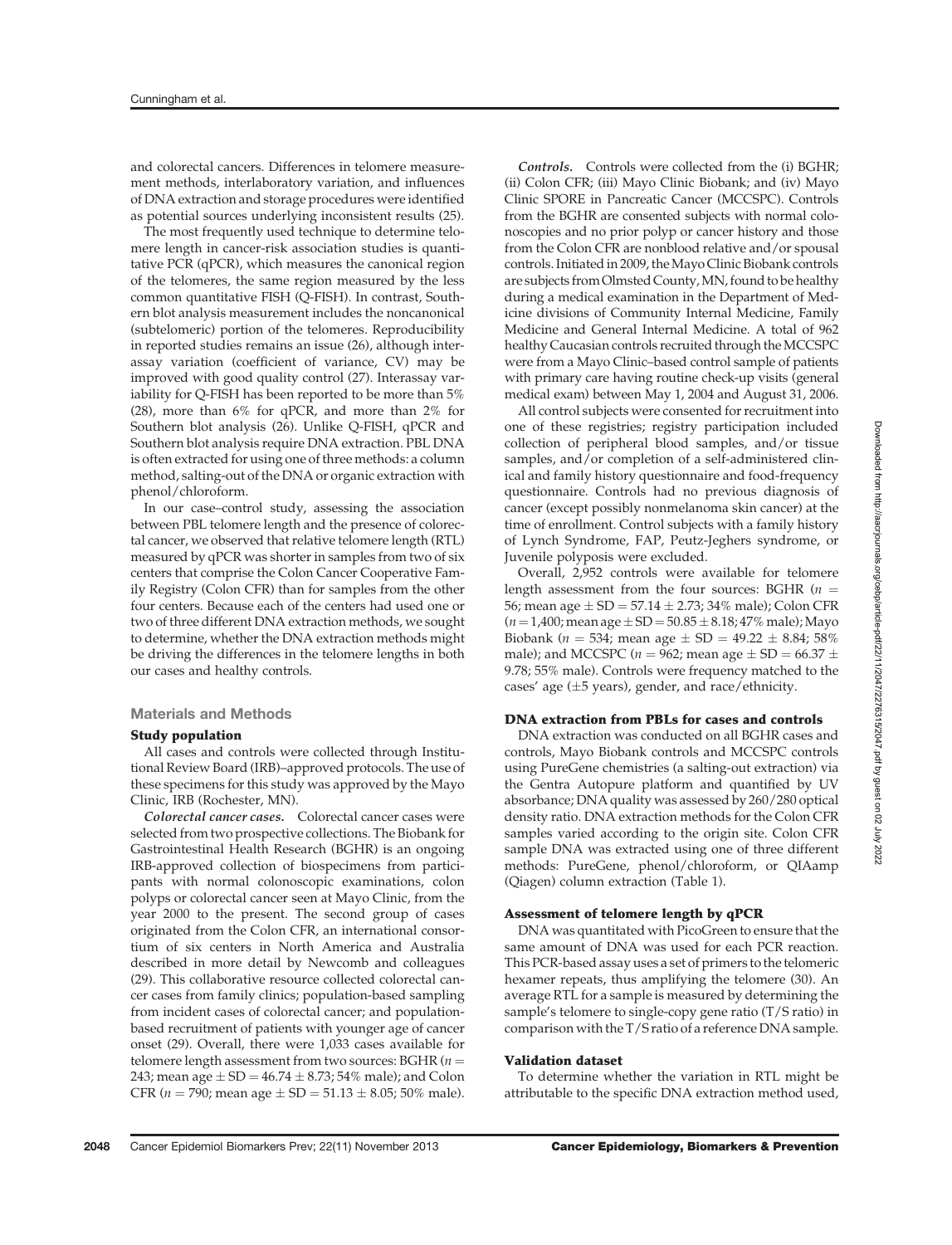| <b>Study</b>   | Center no.<br>(Site location) | <b>Extraction method (column %)</b> |               |                 |  |
|----------------|-------------------------------|-------------------------------------|---------------|-----------------|--|
|                |                               | Phenol/chloroform                   | Qiagen/QIAamp | <b>PureGene</b> |  |
| Colon CFR      | 11 (Ontario)                  | 233 (43%)                           | 252 (21%)     |                 |  |
|                | 13 (Australia)                | 303 (57%)                           |               |                 |  |
|                | 14 (Hawaii)                   |                                     | 101 (9%)      |                 |  |
|                | 15 (Minnesota)                |                                     |               | 479 (21%)       |  |
|                | 16 (Seattle)                  |                                     | 822 (70%)     |                 |  |
| Pancreas spore | 21                            |                                     |               | 962 (43%        |  |
| <b>BGHR</b>    | 19                            |                                     |               | 299 (13%)       |  |
| Mayo Biobank   | 20                            |                                     |               | 534 (24%)       |  |

we extracted DNA on three samples from each of 25 new cases and 25 controls using each of the three extraction methods (PureGene, phenol/chloroform, and QIAamp from Qiagen). For six of the samples, RTL for one measurement was more than two SDs from the mean; these outliers were dropped, resulting in a final sample of 20 cases and 24 controls.

# Systematic literature review

To evaluate whether the method of DNA extraction may be associated with a detected relationship between telomere length and cancer risk, we reviewed all case– control studies published through November 2012 that were designed to assess an association between cancer risk and peripheral blood or buccal DNA RTL measured by qPCR. We searched Medline via PubMed (U.S. Library of Medicine, Bethesda, MD) using the terms "cancer and telomeres" and "cancer and telomere length", and we cross-referenced these articles with those reported in two published meta-analyses of telomere length and cancer risk (25, 31). Reported ORs (below the median telomere length vs. above), 95% confidence intervals (CI), and DNA extraction methods were then sought from review of the primary article or calculated from the article as needed (ref. 2; Supplementary Table S1). In many studies, DNA had been used from long-standing registries and previously reported cohorts. Thus, the DNA extraction methods were identified in previously referenced articles; in situations in which the extraction method was still not clear, we contacted the originating site for the DNA used in those articles to determine the DNA extraction method.

# Statistical analysis

T/S ratio was used for the comparison of telomere length among the three DNA extraction methods. As the comparison of arithmetic means of the T/S ratio may be misleading because of violation of the normality assumption, the T/S ratio was log-transformed to compare geometric means of the T/S ratio, which enables meaningful statistical evaluations. RTL was also summarized for a descriptive purpose with mean, SD, and range for each DNA extraction method in cases and controls. For the case–control data (test set), an analysis of covariance (ANCOVA) was used for the comparison of the log (T/S ratio) among independent samples after controlling for age at blood draw. For the validation set, a mixedeffect model was used for the comparison among correlated samples.

# Results and Discussion

RTL by DNA extraction methods in our case–control study was summarized in Table 2 (test set) and the interassay CV was 6%. A shorter RTL was observed in QIAamp, compared with phenol/chloroform and Pure-Gene (Fig. 1A). This remained similar in the comparison of the T/S ratio in a fixed effects model: after controlling for age differences, DNA extracted using QIAmp still had significantly shorter telomeres than DNA extracted using phenol/chloroform or PureGene  $(P < 0.001)$ .

However, there was uncertainty as to whether the difference was mainly due to different patient populations rather than DNA extraction methods. To reduce confounding effects from different patient characteristics and verify our findings from the test set, we selected an additional set of 20 colorectal cancer cases and 24 noncancer controls, and compared their RTL as measured using the three DNA extraction methods (phenol/chloroform, PureGene, and QIAamp; Fig. 1B). These samples were extracted in the same laboratory by all three methods. Consistent with the original test set of cases and controls, the range of RTL measured by qPCR from PBL DNA extracted by the QIAamp column method was less than that detected by either the Pure-Gene or phenol/chloroform extraction methods (T/S ratio ranges, 0.17–0.58, 0.04–2.67, and 0.32–2.81, respectively). Table 3 shows the results of the mixed effects model to compare the T/S ratio among the three extraction methods for the same patients. Telomere length from DNA extracted by the phenol/chloroform and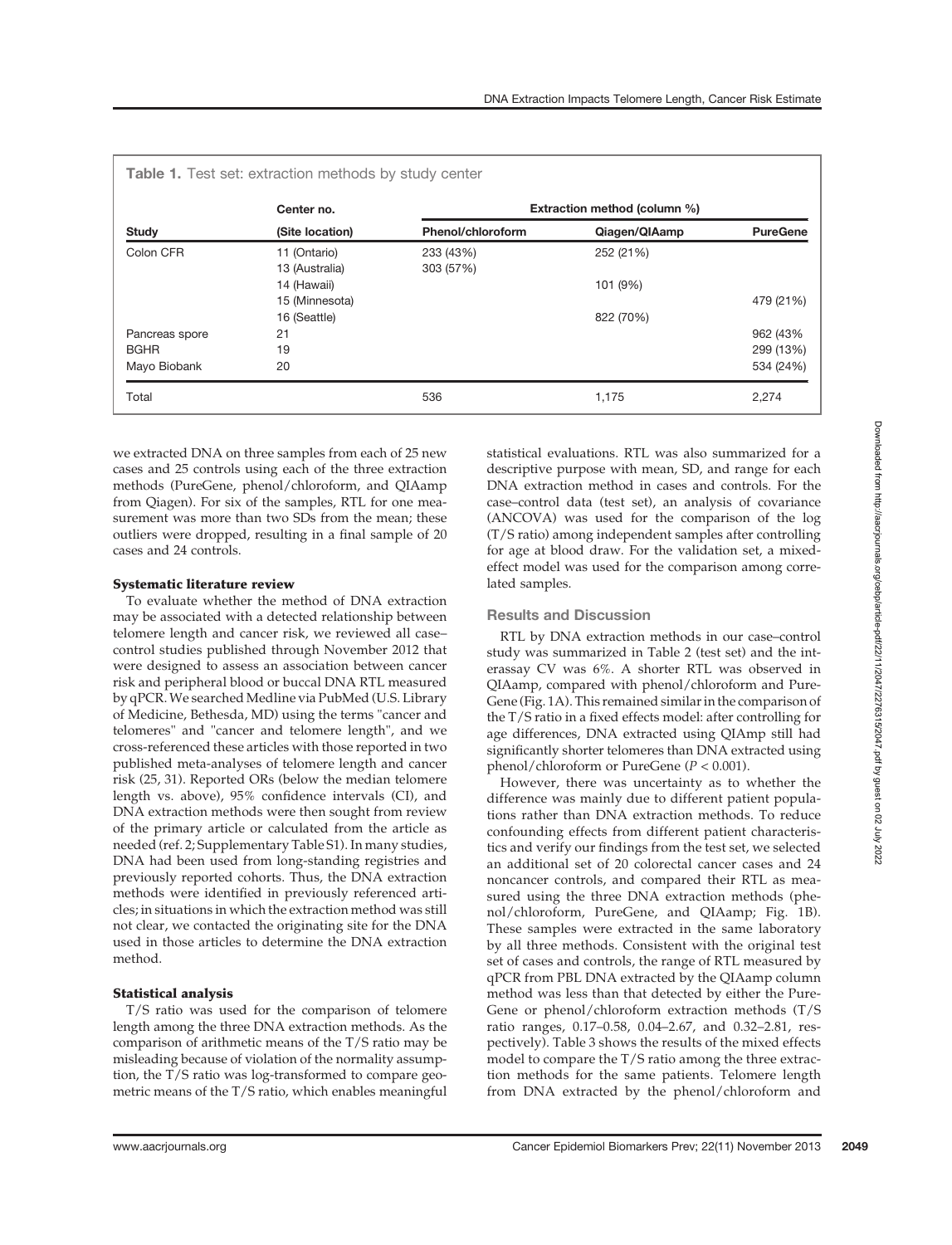|          |                          |             | T/S ratio  |      |       | Log-transformed T/S ratio     |         |
|----------|--------------------------|-------------|------------|------|-------|-------------------------------|---------|
| Sample   | <b>Extraction method</b> | $\mathbf n$ | Mean (SD)  | Min  | Max   | Estimated difference (95% CI) | P       |
| All      | Phenol/chloroform        | 536         | 0.78(0.73) | 0.01 | 6.54  | $0.52(0.44 - 0.60)$           | < 0.001 |
|          | PureGene                 | 2,274       | 0.75(0.79) | 0.00 | 12.33 | $0.58(0.52 - 0.63)$           | < 0.001 |
|          | QIAamp                   | 1.175       | 0.38(0.31) | 0.02 | 3.69  | Reference                     |         |
| Cases    | Phenol/chloroform        | 190         | 1.09(0.88) | 0.04 | 6.26  | $0.86(0.73 - 0.98)$           | < 0.001 |
|          | PureGene                 | 408         | 0.76(0.53) | 0.02 | 3.19  | $0.52(0.42 - 0.62)$           | < 0.001 |
|          | QIAamp                   | 435         | 0.41(0.37) | 0.05 | 3.33  | Reference                     |         |
| Controls | Phenol/chloroform        | 346         | 0.61(0.57) | 0.01 | 6.54  | $0.33(0.23 - 0.43)$           | < 0.001 |
|          | PureGene                 | 1.866       | 0.75(0.84) | 0.00 | 12.33 | $0.62(0.55 - 0.69)$           | < 0.001 |
|          | QIAamp                   | 740         | 0.37(0.27) | 0.02 | 3.69  | Reference                     |         |

PureGene methods was significantly more than telomere length from DNA extracted by QIAamp ( $P <$ 0.0001 and  $P = 0.0016$ , respectively). Statistical significance was not found in the difference in telomere length between PureGene and phenol/chloroform extraction methods (data not shown). The residual variances indicate that RTL from QIAamp was less variable than either PureGene or phenol/chloroform (likelihood ratio test,  $P < 0.0001$ ).

Telomeres protect eukaryotic chromosomes from degradation and DNA repair activity. In most normal cells, there is no continually compensating elongation mechanism and telomeres become shorter with each cell division. Telomere length has been widely studied in relation to disease risk and progression, particularly in cancer (25, 32–38). qPCR is the most common method used to estimate telomere length in studies with high sample numbers, as it is rapid, sensitive, and requires relatively small amounts of DNA. Although there is considerable variation in reproducibility with CV ranging between 0.37% and 28% (6% in our study), there are a growing number of reports using this approach (2, 3, 5, 6, 12– 17, 19, 21, 23, 24, 34, 39–48).

A recent article by Olsen and colleagues (27) indicated that quality control is critical in qPCR telomere length studies. In this report, we note that the methods used to extract DNA influence measurements of RTL. While DNA isolated by salting-out (PureGene) or organic extraction (phenol/chloroform) produced similar RTL results, DNA extracted using the silica-gel membrane QIAamp column technology rendered shorter estimates for RTL as well as narrowed the range of RTL variance in the 44 subjects who had DNA extracted by all three methods. The method of DNA isolation may explain these differences because column methods have been associated with shearing of DNA leading to lower molecular weight DNA. Column-based techniques involve more mixing and vigorous vortexing with a greater potential for shearing DNA as it passes through the column, allowing longer strands that cannot stick to the column media to be spun off and not retrieved.

It is possible that some factor other than the average size of the DNA fragments is responsible for the differences in RTL we observed by extraction method. Measurement by qPCR is susceptible to the influence of residual inhibitors if organic solvents such as phenol or inorganic residual salts are not completely removed from the DNA before qPCR amplification. However, even when telomere length was assessed by Southern blot analysis conducted on unamplified DNA extracted from the same subjects by PureGene and by QIAamp (supplementary Tables S2 and S3), telomere lengths of the column based–extracted DNA were significantly less than those extracted by the Pure-Gene method, indicating that the telomere length may be related to the DNA quality and not related to a qPCR inhibitor that is the sequela of the salting-out DNA extraction method.

A possible consequence of the apparent alteration in measured RTL using QIAamp extraction may increase false-negative (type II error) rates. Indeed, a systematic review of the literature indicates that DNA extraction method may, in part, contribute to the discrepancies between studies evaluating associations between telomere length and the risk of cancer or other diseases. Figure 2 presents a Forest Plot of the ORs and CIs from the studies identified in the systematic review grouped by DNA extraction method. The majority of studies used column methods (column,  $n = 20$ ; phenol/chloroform,  $n = 8$ ; salting-out,  $n = 7$ ). Overall, studies that used QIAampextracted DNA were the least likely to find an association between PBL telomere length and cancer risk (column, 20%; phenol/chloroform, 50%; salting-out, 71%). We note that Q-FISH does not require a DNA extraction step, and most studies that used Q-FISH–reported associations between telomere length and cancer risk. This suggests that studies using QIAamp for DNA extraction may fail to find an association when one may truly exist, whereas studies using phenol/chloroform or salting-out methods, or those using methods that do not require DNA extraction (i.e., Q-FISH) may be better able to detect such associations.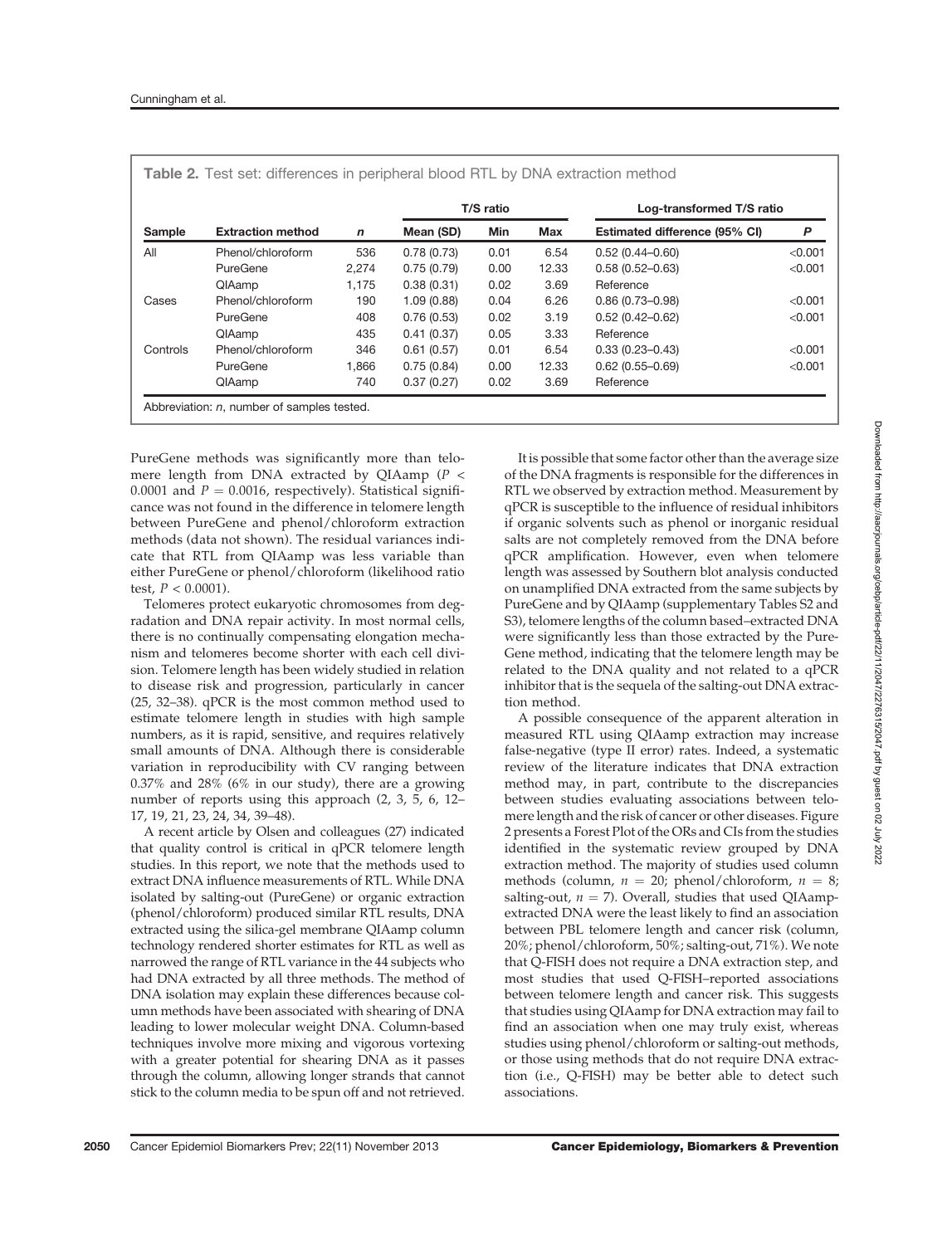

Figure 1. Distribution of telomere length by extraction method in the test and validation samples. A, in a test sample, telomere length was measured in 1,033 cases and 2,952 controls whose DNA had been extracted using either phenol/chloroform, PureGene, or QIAamp. B, in a validation sample, DNA was extracted from frozen buffy coats of 20 cases and 24 controls using all three extraction methods (phenol/chloroform, PureGene, and QIAamp). RTL was measured for each of the DNAs extracted by these different methods. The y-axis shows the telomere length in terms of the log-scale of the T/S.

Although other factors including the sample size, specific white blood cell subgroup source for DNA, DNA quality, storage and qPCR quality control may also affect telomere length, our results indicate that DNA extraction methods may be crucial to the proper assessment of telomere length. All three extractions methods use a proteinase K digestion but phenol/chloroform and salting-out techniques, which are both liquid-to-liquid phase methods differ significantly from a column extraction. Both liquid-to-liquid phase extraction methods typically have less protein contamination and typically result in higher molecular weight DNA. Deproteinization to enhance DNA purity occurs in the phenol/chloroform

Table 3. Validation set: fixed effects and variance estimates of telomere length (log T/S ratio) by extraction method

| <b>Extraction method</b> | <b>Fixed effects</b><br>(SE) | P        | Residual<br>variance |
|--------------------------|------------------------------|----------|----------------------|
| Intercept                | $-1.23(0.04)$                |          |                      |
| Phenol/chloroform        | 0.80(0.08)                   | < 0.0001 | 0.261                |
| PureGene                 | 0.49(0.15)                   | 0.0016   | 0.982                |
| QIAamp                   | Reference                    |          | 0.077                |

process because proteins have both hydrophobic and hydrophilic cores that draw them toward the organic phenol phase for precipitation, whereas the negatively charged nucleotides of DNA are preferentially attracted to the aqueous phase. Similarly, in salting-out methods, deproteinization results by dehydrating and precipitating out protein, leaving a supernatant of DNA that is then precipitated in ethanol. In the column-based methods, deproteinization occurs because only nucleic acids adsorb to a solid-phase component such as silica or resin beads in the face of adjustments of the salt and pH of the buffer. These changes in salt concentration and pH increase the negative charge of the solid-phase causing the DNA to stick and the other molecules including proteins to pass through the column. Column-based methods tend to shear DNA more than liquid-to-liquid phase extractions, likely because of vortexing differences. Column methods also result in lower molecular weight DNA during multiple washes to clean the column and these fragments are discarded in the filtrate that results from each wash. Only DNA that has remained on the column is finally removed during elution. Presumably, a portion of these low-molecular weight DNA fragments would include portions of the telomeres that cap every chromosome and the measurement of average telomere lengths would thus, be lower as portions of telomere base pairs are lost, along with other low-molecular weight DNA.

In our case–control study, including multiple covariates such as age, gender, and family history, we detected an association between colorectal cancer risk and RTL. This association was more evident in samples extracted by PureGene or phenol/chloroform than in samples extracted by QIAamp, where the range of RTL might be limited because the starting DNA itself has been truncated during extraction. An inability to detect the full range of RTL would presumably diminish the ability to reliably assess longer telomeres, leading to misclassification and less sensitivity for detecting associations between telomere length and cancer risk. We found that DNA extracted with either phenol/chloroform or PureGene methods yielded more accurate measurement of telomere length by qPCR than DNA extracted with QIAamp.

Accurate assessment of telomere length is critical to the recognition of the impact of telomere length in disease and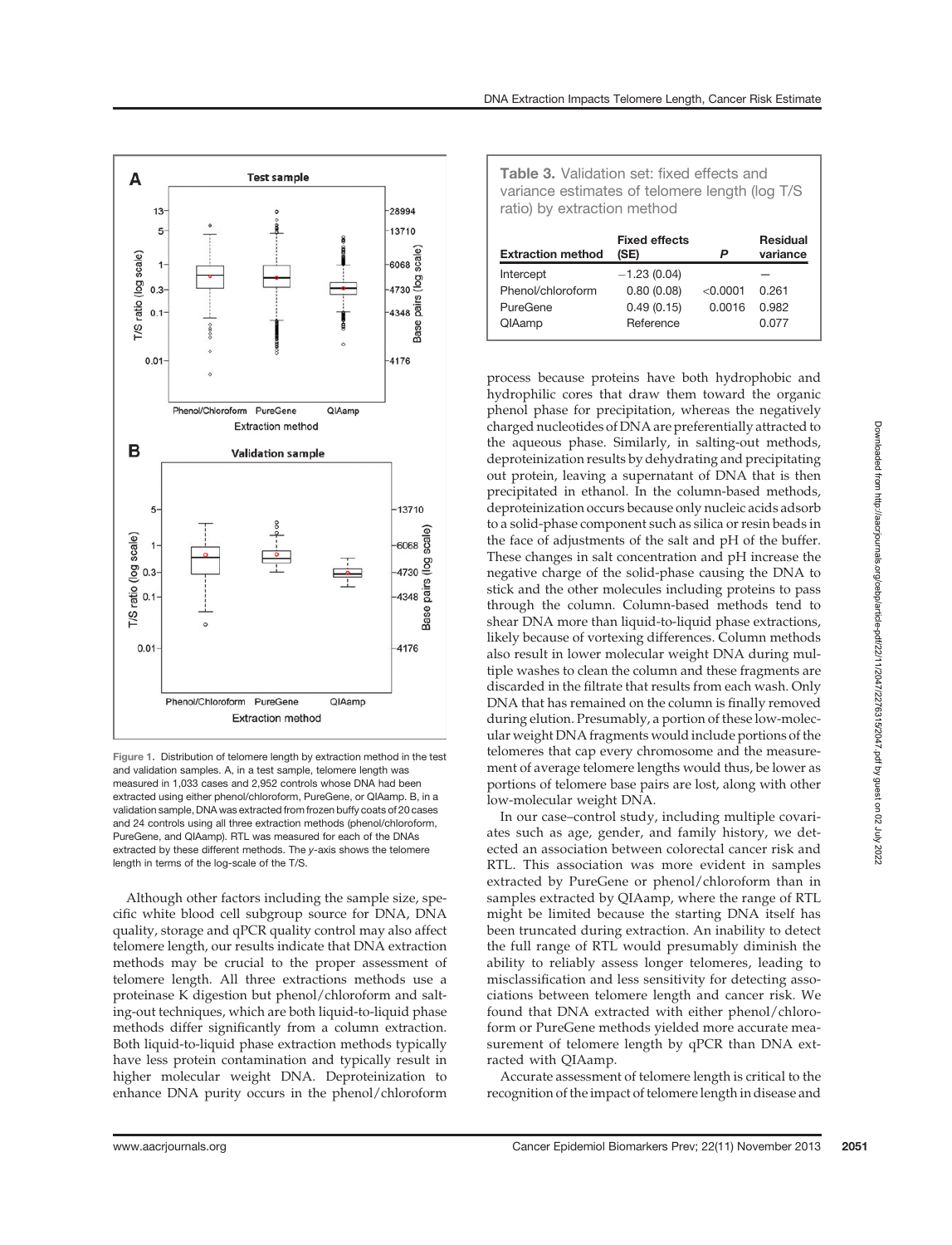

Figure 2. Association between RTL and cancer risk: forest plot clustered by DNA extraction methods. Colored bars indicate the ORs for studies using qPCR to measure RTL. The blue bars represent RTL results from DNA extracted using column methods, green bars from DNA extracted via salting-out methods, and red bars represent RTL from DNA extracted by phenol/chloroform. The black bar represents OR for studies using Q-FISH to measure telomere length directly and does not require DNA extraction. Br, breast cancer; CRC, colorectal cancer; Bl, urinary bladder cancer; Mel, melanoma; SCC, squamous cell skin carcinoma; BCC, basal cell carcinoma; Lng, lung cancer; Gas, gastric cancer; Eso, esophageal cancer; NHL, non-Hodgkin's lymphoma; Ren, renal cancer; Pan, pancreatic cancer; Osteo, osteosarcoma; Pros, prostate cancer; Ov, ovarian cancer; Endo, endometrial cancer. \*. Compared quintiles; \*\*, compared tertiles; and , compared dichotomized telomere length.

health. Here, we report that the method of DNA extraction may influence the ability to properly measure telomere length and should be considered in epidemiologic studies of telomere length.

#### Disclosure of Potential Conflicts of Interest

No potential conflicts of interest were disclosed.

#### Disclaimer

The content of this article does not necessarily reflect the views or policies of the NCI or any of the collaborating centers in the CFRs, nor does mention of trade names, commercial products, or organizations imply endorsement by the U.S. Government or the CFR.

## Authors' Contributions

Conception and design: H.G. Skinner, S.N. Thibodeau, G.M. Petersen, L.A. Boardman Development of methodology: R.A. Johnson, H.G. Skinner, L.A. Boardman

Acquisition of data (provided animals, acquired and managed patients, provided facilities, etc.): R.A. Johnson, D.L. Riegert-Johnson, R. Haile, M.A. Jenkins, L.A. Boardman

Analysis and interpretation of data (e.g., statistical analysis, biostatistics, computational analysis): K. Litzelman, H.G. Skinner, S. Seo, C.D. Engelman, R.E. Gangnon, G.M. Petersen

Writing, review, and/or revision of the manuscript: J.M. Cunningham, K. Litzelman, H.G. Skinner, S. Seo, C.D. Engelman, R.J. Vanderboom, G.W. Kimmel, R.E. Gangnon, J.A. Baron, J.D. Potter, R. Haile, D.D. Buchanan, M.A. Jenkins, D.N. Rider, S.N. Thibodeau, G.M. Petersen, L.A. Boardman

Administrative, technical, or material support (i.e., reporting or organizing data, constructing databases): K. Litzelman, H.G. Skinner Study supervision: H.G. Skinner

#### Acknowledgments

The authors thank Karen Lazar for her outstanding technical assistance.

#### Grant Support

The study was supported by RO-1 CA132718 through the National Cancer Institute (NCI; to L.A. Boardman, J.M. Cunningham, R.A. Johnson, K. Litzelman, H.G. Skinner, S. Seo, C.D. Engelman, D.N. Rider, S.N.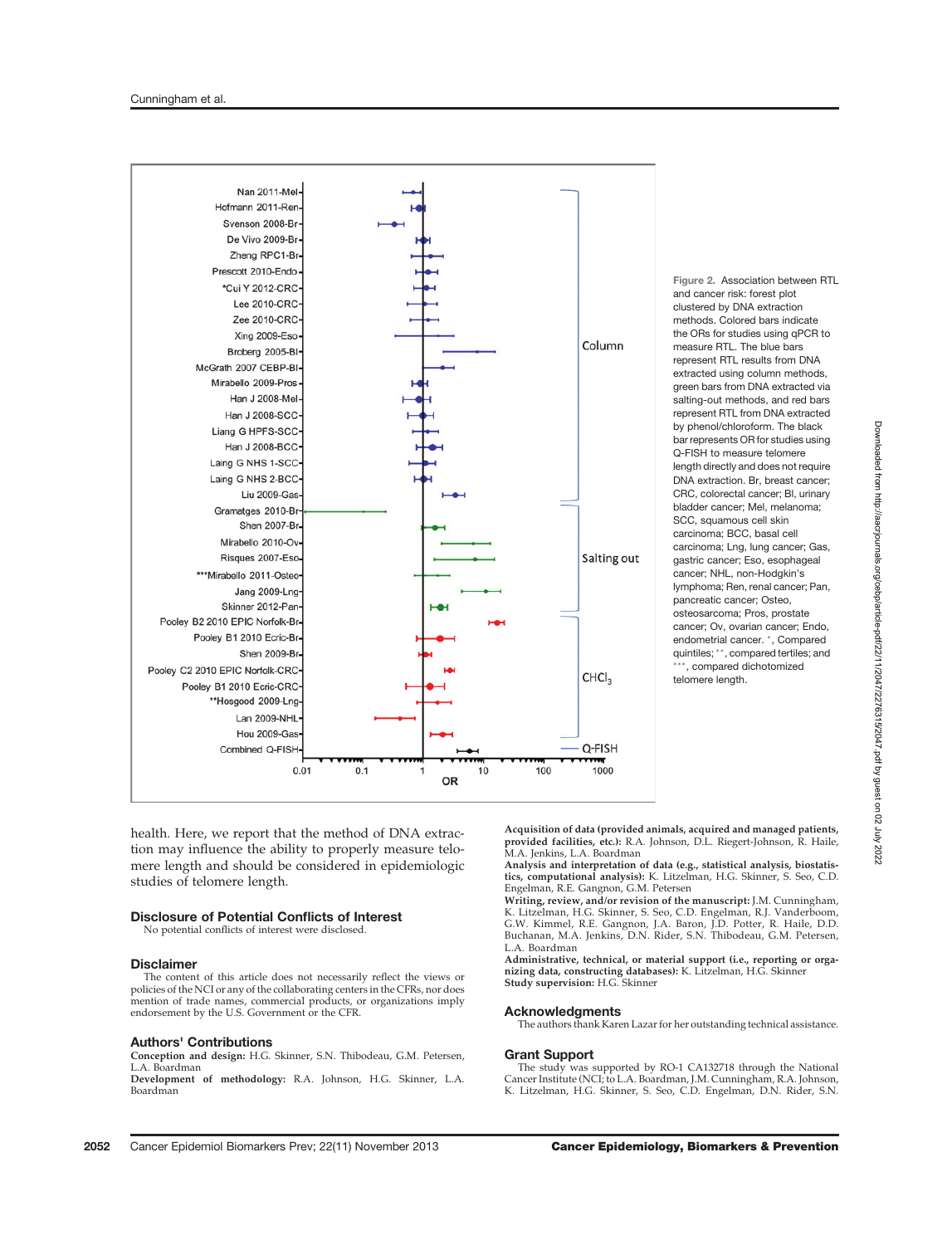Thibodeau, and G.M. Petersen); L.A. Boardman is supported by P30 DK084567 (Mayo Clinic Center for Cell Signaling in Gastroenterology) through National Institutes of Diabetes, Digestive and Kidney Diseases (NIDDK); G.M. Petersen has been awarded an NCI P50 CA102701 (Mayo Clinic SPORE in Pancreatic Cancer) and the Lustgarten Foundation for Pancreatic Cancer Research; the Mayo Clinic Center for Individualized Medicine and by the NCI, NIH under RFA # CA-96-011 and through cooperative agreements with the Australasian Colorectal Cancer Family Registry (U01 CA097735); Familial Colorectal Neoplasia Collaborative Group (U01 CA074799; USC); Mayo Clinic Cooperative Family Registry for Colon Cancer Studies (U01 CA074800); Ontario Registry for Studies of

# **References**

- 1. Aviv A. Telomeres, sex, reactive oxygen species, and human cardiovascular aging. J Mol Med 2002;80:689–95.
- 2. Broberg K, Bjork J, Paulsson K, Hoglund M, Albin M. Constitutional short telomeres are strong genetic susceptibility markers for bladder cancer. Carcinogenesis 2005;26:1263–71.
- McGrath M, Wong JY, Michaud D, Hunter DJ, De Vivo I. Telomere length, cigarette smoking, and bladder cancer risk in men and women. Cancer Epidemiol Biomarkers Prev 2007;16:815–9.
- 4. Wu G, Jiang X, Lee WH, Chen PL. Assembly of functional ALTassociated promyelocytic leukemia bodies requires Nijmegen Breakage Syndrome 1. Cancer Res 2003;63:2589–95.
- 5. Gramatges MM, Telli ML, Balise R, Ford JM. Longer relative telomere length in blood from women with sporadic and familial breast cancer compared with healthy controls. Cancer Epidemiol Biomarkers Prev 2010;19:605–13.
- Pooley KA, Sandhu MS, Tyrer J, Shah M, Driver KE, Luben RN, et al. Telomere length in prospective and retrospective cancer case–control studies. Cancer Res 2010;70:3170–6.
- 7. Shen J, Terry MB, Gurvich I, Liao Y, Senie RT, Santella RM. Short telomere length and breast cancer risk: a study in sister sets. Cancer Res 2007;67:5538–44.
- 8. Svenson U, Nordfjall K, Stegmayr B, Manjer J, Nilsson P, Tavelin B, et al. Breast cancer survival is associated with telomere length in peripheral blood cells. Cancer Res 2008;68:3618–23.
- 9. Levy T, Agoulnik I, Atkinson EN, Tong XW, Gause HM, Hasenburg A, et al. Telomere length in human white blood cells remains constant with age and is shorter in breast cancer patients. Anticancer Res 1998; 18:1345–9.
- 10. Martinez P, Blasco MA. Telomeric and extra-telomeric roles for telomerase and the telomere-binding proteins. Nat Rev Cancer 2011;11: 161–76.
- 11. Jones AM, Beggs AD, Carvajal-Carmona L, Farrington S, Tenesa A, Walker M, et al. TERC polymorphisms are associated both with susceptibility to colorectal cancer and with longer telomeres. Gut 2012;61:248–54.
- 12. Cui Y, Cai Q, Qu S, Chow WH, Wen W, Xiang YB, et al. Association of leukocyte telomere length with colorectal cancer risk: nested case– control findings from the Shanghai Women's Health Study. Cancer Epidemiol Biomarkers Prev 2012;21:1807–13.
- 13. Risques RA, Vaughan TL, Li X, Odze RD, Blount PL, Ayub K, et al. Leukocyte telomere length predicts cancer risk in Barrett's esophagus. Cancer Epidemiol Biomarkers Prev 2007;16:2649–55.
- 14. Hou L, Savage SA, Blaser MJ, Perez-Perez G, Hoxha M, Dioni L, et al. Telomere length in peripheral leukocyte DNA and gastric cancer risk. Cancer Epidemiol Biomarkers Prev 2009;18:3103–9.
- 15. Liu X, Bao G, Huo T, Wang Z, He X, Dong G. Constitutive telomere length and gastric cancer risk: case–control analysis in Chinese Han population. Cancer Sci 2009;100:1300–5.
- 16. Willeit P, Willeit J, Mayr A, Weger S, Oberhollenzer F, Brandstatter A, et al. Telomere length and risk of incident cancer and cancer mortality. JAMA 2010;304:69–75.
- 17. Jang JS, Choi YY, Lee WK, Choi JE, Cha SI, Kim YJ, et al. Telomere length and the risk of lung cancer. Cancer Sci 2008;99:1385–9.
- 18. Widmann TA, Herrmann M, Taha N, Konig J, Pfreundschuh M. Short telomeres in aggressive non-Hodgkin's lymphoma as a risk factor in lymphomagenesis. Exp Hematol 2007;35:939–46.

Familial Colorectal Cancer (U01 CA074783); Seattle Colorectal Cancer Family Registry (U01 CA074794); and University of Hawaii Colorectal Cancer Family Registry (U01 CA074806).

The costs of publication of this article were defrayed in part by the payment of page charges. This article must therefore be hereby marked advertisement in accordance with 18 U.S.C. Section 1734 solely to indicate this fact.

Received April 18, 2013; revised August 12, 2013; accepted August 21, 2013; published OnlineFirst September 9, 2013.

- 19. Mirabello L, Richards EG, Duong LM, Yu K, Wang Z, Cawthon R, et al. Telomere length and variation in telomere biology genes in individuals with osteosarcoma. Int J Mol Epidemiol Genet 2011;2:19–29.
- 20. Mirabello L, Yu K, Kraft P, De Vivo I, Hunter DJ, Prescott J, et al. The association of telomere length and genetic variation in telomere biology genes. Hum Mutat 2010;31:1050–8.
- 21. Skinner HG, Gangnon RE, Litzelman K, Johnson RA, Chari ST, Petersen GM, et al. Telomere length and pancreatic cancer: a case-control study. Cancer Epidemiol Biomarkers Prev 2012;21:2095–100.
- 22. Shao L, Wood CG, Zhang D, Tannir NM, Matin S, Dinney CP, et al. Telomere dysfunction in peripheral lymphocytes as a potential predisposition factor for renal cancer. J Urol 2007;178:1492–6.
- 23. Han J. Qureshi AA, Prescott J. Guo Q. Ye L. Hunter DJ, et al. A prospective study of telomere length and the risk of skin cancer. J Invest Dermatol 2009;129:415–21.
- 24. Nan H, Qureshi AA, Prescott J, De Vivo I, Han J. Genetic variants in telomere-maintaining genes and skin cancer risk. Hum Genet 2011; 129:247–53.
- 25. Wentzensen IM, Mirabello L, Pfeiffer RM, Savage SA. The association of telomere length and cancer: a meta-analysis. Cancer Epidemiol Biomarkers Prev 2011;20:1238–50.
- 26. Aviv A, Hunt SC, Lin J, Cao X, Kimura M, Blackburn E. Impartial comparative analysis of measurement of leukocyte telomere length/ DNA content by southern blots and qPCR. Nucleic Acids Res 2011; 39:e134.
- 27. Olsen MT, Berube M, Robbins J, Palsboll PJ. Empirical evaluation of humpback whale telomere length estimates; quality control and factors causing variability in the singleplex and multiplex qPCR methods. BMC Genet 2012;13:77.
- 28. Rufer N, Dragowska W, Thornbury G, Roosnek E, Lansdorp P. Telomere length dynamics in human lymphocyte subpopulations measured by flow cytometry. Nat Biotechnol 1998;16:743.
- 29. Newcomb PA, Baron J, Cotterchio M, Gallinger S, Grove J, Haile R, et al. Colon Cancer Family Registry: an international resource for studies of the genetic epidemiology of colon cancer. Cancer Epidemiol Biomarkers Prev 2007;16:2331–43.
- 30. Cawthon RM. Telomere measurement by quantitative PCR. Nucleic Acids Res 2002;30:e47.
- 31. Ma H, Zhou Z, Wei S, Liu Z, Pooley KA, Dunning AM, et al. Shortened telomere length is associated with increased risk of cancer: a metaanalysis. PLoS ONE 2011;6:e20466.
- 32. Martinez-Delgado B, Yanowsky K, Inglada-Perez L, de la Hoya M, Caldes T, Vega A, et al. Shorter telomere length is associated with increased ovarian cancer risk in both familial and sporadic cases. J Med Genet 2012;49:341–4.
- 33. Odagiri E, Kanada N, Jibiki K, Demura R, Aikawa E, Demura H. Reduction of telomeric length and c-erbB-2 gene amplification in human breast cancer, fibroadenoma, and gynecomastia. Relationship to histologic grade and clinical parameters. Cancer 1994;73:2978–84.
- 34. Mirabello L, Garcia-Closas M, Cawthon R, Lissowska J, Brinton LA, Peplonska B, et al. Leukocyte telomere length in a population-based case–control study of ovarian cancer: a pilot study. Cancer Causes Control 2010;21:77–82.
- 35. Kunifuji Y, Gotoh S, Abe T, Miura M, Karasaki Y. Downregulation of telomerase activity by anticancer drugs in human ovarian cancer cells. Anticancer Drugs 2002;13:595–8.